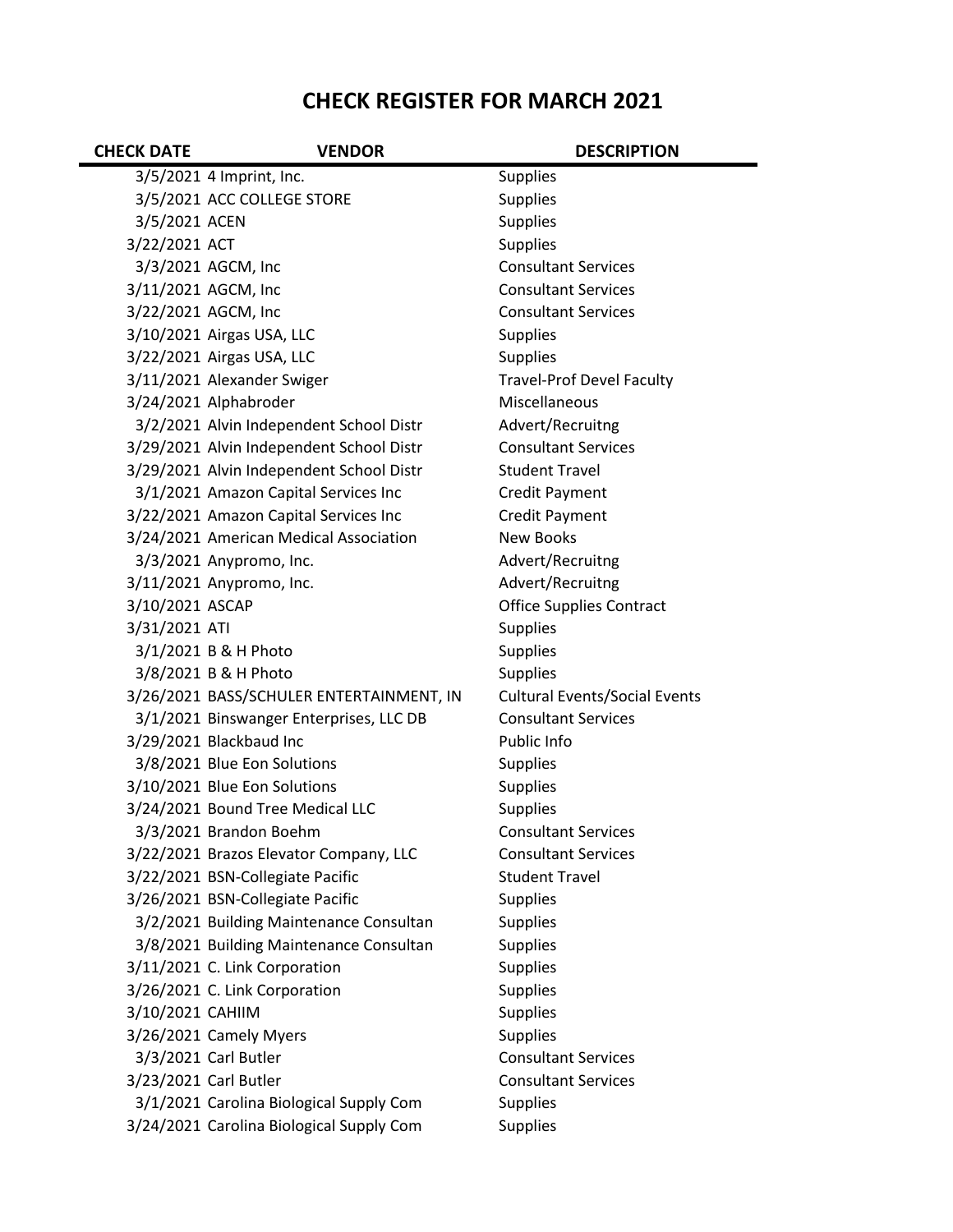3/29/2021 Cavin Harry Charles Communication Communication Communication Communication Communication Communication Communication Communication Communication Communication Communication Communication Communication Communicat 3/26/2021 CDWG Equipment 3/10/2021 CDWG Supplies 3/23/2021 CDWG Supplies 3/29/2021 Center Point Energy Gas 3/22/2021 Center Point Energy Gas 3/5/2021 Central Welding Supply Inc. Supplies 3/8/2021 Central Welding Supply Inc. Supplies 3/23/2021 Central Welding Supply Inc. Supplies 3/26/2021 Central Welding Supply Inc. Supplies 3/8/2021 Ceramic Store Supplies 3/3/2021 CGIG LLC Supplies 3/11/2021 Chakoa Jefferson Travel-TDCJ 3/8/2021 Challenge Office Products, Inc Supplies 3/10/2021 Christopher G. Whitehead; DBA Supplies 3/11/2021 Cindy Page Postage 3/26/2021 Cindy Page Postage 3/2/2021 Cintas Corporation No 2 Supplies 3/24/2021 Cintas Corporation No 2 Supplies 3/24/2021 Cintas Corporation No 2 Supplies 3/31/2021 Cintas Corporation No 2 Supplies 3/12/2021 Citibank Credit Card Payment 3/9/2021 City of Alvin Water/Sewg/Trash 3/1/2021 Clarus Corporation Advert/Recruitng 3/22/2021 Coburn Supply Company Inc Supplies 3/1/2021 Comcast Business Equip Maint/Rentl 3/23/2021 Comcast Business Equip Maint/Rentl 3/26/2021 Comcast Holdings Corporation d Advert/Recruitng 3/2/2021 Copesan Services, Inc. dba Hol Consultant Services 3/23/2021 Copesan Services, Inc. dba Hol Consultant Services 3/26/2021 Datavox, Inc. Consultant Services 3/9/2021 Debra Fontenot Travel-Prof Devel Faculty 3/3/2021 Dwayne Cooper Consultant Services 3/5/2021 Earthwise Environmental Inc Consultant Services 3/11/2021 Elliott Electric Supply Inc Supplies 3/31/2021 Elliott Electric Supply Inc Supplies 3/22/2021 Ellucian Company LP Consultant Services 3/10/2021 Elsevier-Hesi Supplies 3/11/2021 Elsevier-Hesi Supplies 3/23/2021 Entech Sales and Service, Inc Consultant Services 3/24/2021 Entech Sales and Service, Inc Consultant Services 3/26/2021 Evelyn Jammer Travel-TDCJ 3/24/2021 Examity Inc Supplies 3/3/2021 Examity Inc Supplies 3/11/2021 Fastenal Company Supplies 3/3/2021 Federal Express Freight 3/24/2021 Federal Express Freight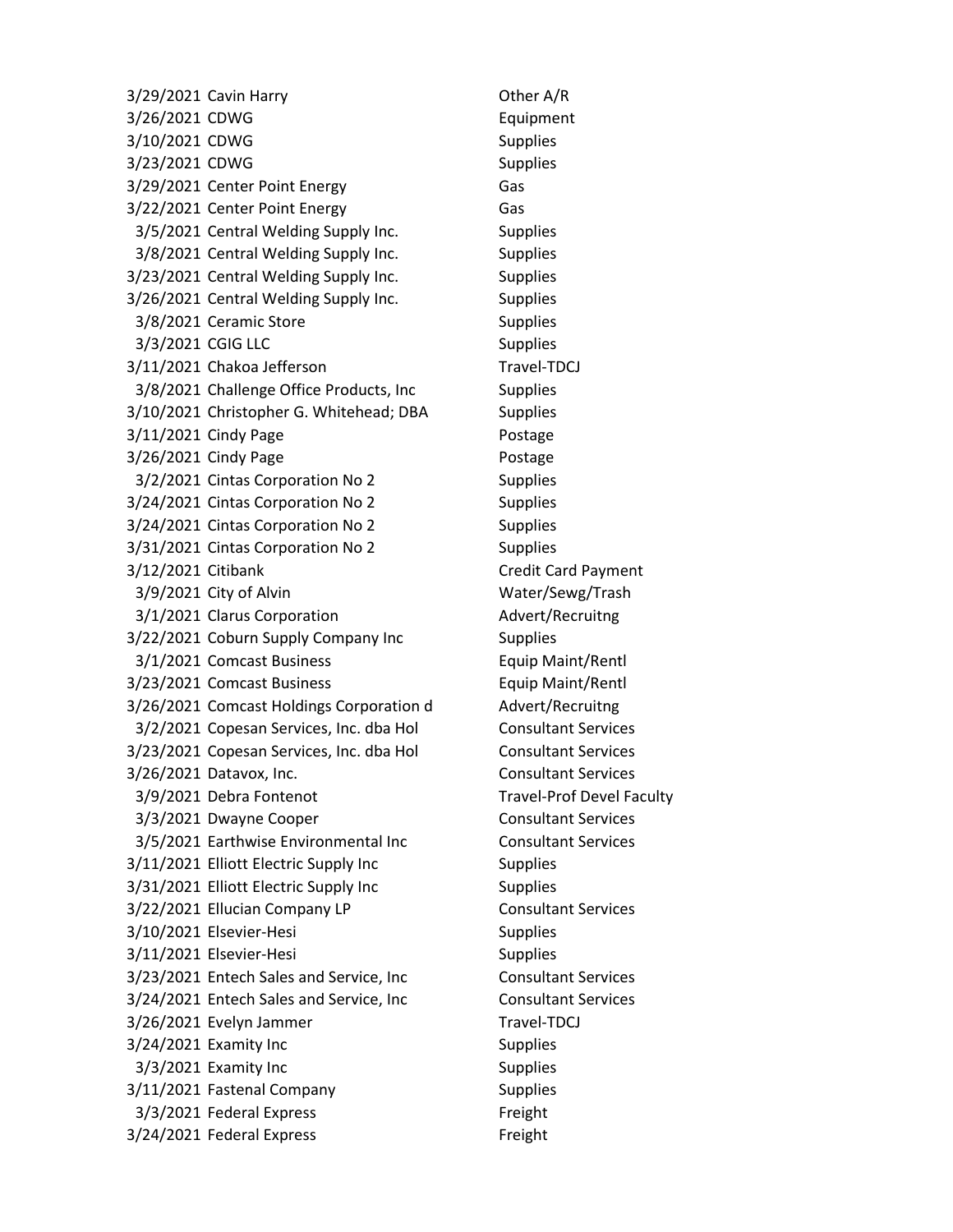3/23/2021 Flinn Scientific Supplies 3/24/2021 Foster Garvey PC Supplies 3/1/2021 Foundation for California Comm Supplies 3/8/2021 Fresh Can LLC dba Texas Waste Supplies 3/26/2021 Fresh Can LLC dba Texas Waste Supplies 3/1/2021 Gateway Printing & Office Supp Supplies 3/2/2021 Grainger Supplies 3/5/2021 Grainger Supplies 3/31/2021 Grainger Supplies 3/8/2021 Granite Telecommunications LLC Telephone 3/2/2021 GT Distributors Inc Supplies 3/23/2021 Heartland Campus Solutions ECS Consultant Services 3/26/2021 HEC Training Center Supplies 3/24/2021 Hedrick's Catering & Events Coffee Bar Items for Resale 3/3/2021 Herff Jones Llc Miscellaneous 3/3/2021 Herman Cessac Consultant Services 3/5/2021 Hireright GIS Intermediate Cor Personnel Actions/Other 3/26/2021 Home Depot Supplies 3/5/2021 Houston Community Newspapers Advert/Recruitng 3/26/2021 Huntington Oaks Apartments Athletic Housing 3/26/2021 Huntington Oaks Apartments Athletic Housing 3/3/2021 Ingram Book Company New Books 3/26/2021 Ingram Book Company New Books 3/2/2021 Iron Mountain Inc Shredding 3/9/2021 Janet Joost Travel-Prof Devel Faculty 3/22/2021 JM SPECIALTIES Supplies 3/23/2021 Joe Machol Consultant Services 3/26/2021 Josh Cowan Travel-Prof Devel Faculty 3/10/2021 Justine M. Shuey Dba Dr Shuey Cultural Events/Social Events 3/11/2021 Karla Jay Supplies 3/26/2021 Kenton Apartments Athletic Housing 3/26/2021 Kenton Apartments Athletic Housing 3/9/2021 Kirstin Whitmire Travel/Prof Development 3/3/2021 Koza Inc **Miscellaneous** 3/31/2021 Kristitch Designs Supplies 3/2/2021 Law Enforcements Targets, Inc Supplies 3/11/2021 Lee Oil Company Fuel 3/26/2021 Leigh Ann Moore Travel-Prof Devel Faculty 3/10/2021 Logical Front LLC Consultant Services 3/2/2021 Mark's Plumbing Parts Supplies 3/8/2021 Mark's Plumbing Parts Supplies 3/24/2021 Mark's Plumbing Parts Supplies 3/26/2021 Mark's Plumbing Parts Supplies 3/31/2021 Mark's Plumbing Parts Supplies 3/26/2021 Mary Song Travel-Prof Devel Faculty 3/8/2021 Matphil Technologies Inc dba P Supplies 3/3/2021 McGraw-Hill Education Inc. DBA New Books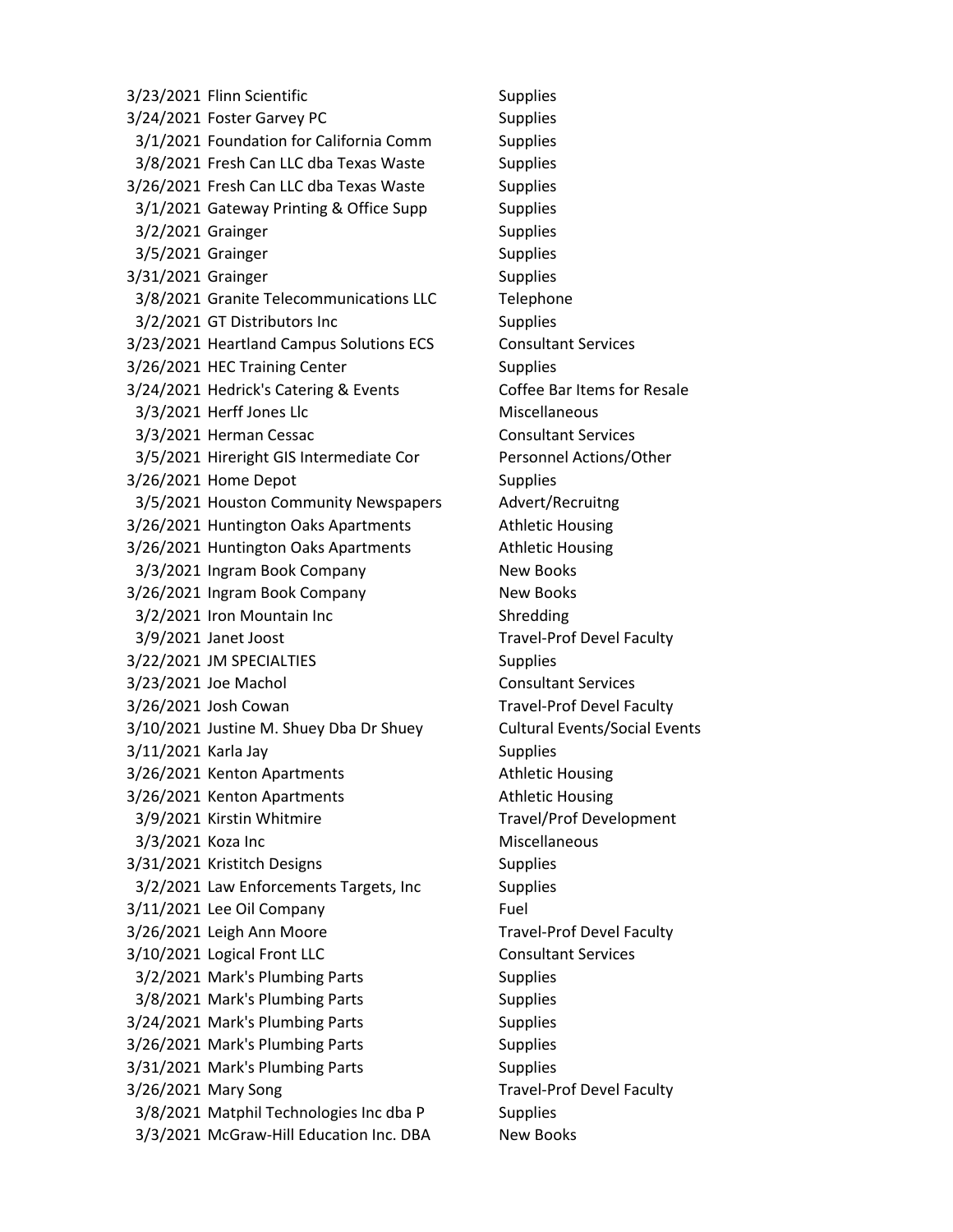3/31/2021 McKesson Medical-Surgical Gove Supplies 3/26/2021 Meadow Park Apartments **Athletic Housing** 3/26/2021 Meadow Park Apartments **Athletic Housing** 3/26/2021 Meadow Park Apartments **Athletic Housing** 3/26/2021 Meadow Park Apartments Athletic Housing 3/26/2021 MGM Turf Inc. Supplies 3/24/2021 Micronet Technology, Inc. Supplies 3/11/2021 Ms. Pat Dildy Supplies 3/9/2021 Ms. Sara N. Bouse Travel-TDCJ 3/8/2021 Mvap Medical Supplies Inc Supplies 3/26/2021 Nancy Fitzgerald Supplies 3/31/2021 National Collegiate Honors Cou Travel-Prof Devel Faculty 3/24/2021 Nebraska Book Company, Inc Used Books 3/29/2021 New Vision Imaging Systems Inc Advert/Recruitng 3/26/2021 Newport Oaks Apartments Athletic Housing 3/1/2021 Office Depot Business Services Credit Payment 3/29/2021 Office Depot Business Services Credit Payment 3/26/2021 Ogburn's Truck Parts Supplies 3/5/2021 Oracle America Inc Cmptr Softwr 3/1/2021 O'Reilly Auto Parts Supplies 3/22/2021 O'Reilly Auto Parts Supplies 3/11/2021 OSC Holdings, LLC DBA O'Donnel Consultant Services 3/10/2021 Patterson Veterinary Supply In Supplies 3/3/2021 Pearson Education, Inc. New Books 3/10/2021 Pearson Education, Inc. Supplies 3/26/2021 Pharmacy Technician Certificat Supplies 3/3/2021 Pitney Bowes Inc. Postage 3/8/2021 Pocket Nurse Enterprises ANSA Club-Alvin Nurs Stdnt Asn 3/10/2021 Pocket Nurse Enterprises Supplies 3/2/2021 Pollock Paper Distributors Supplies 3/2/2021 Premier Home + Hardware + Lumb Supplies 3/8/2021 Premier Home + Hardware + Lumb Supplies 3/26/2021 Premier Home + Hardware + Lumb Supplies 3/22/2021 Proenergy Partners Lp Gas 3/24/2021 Rave Mobile Safety Consultant Services 3/3/2021 Redshelf Inc E-Books Purchases 3/24/2021 Redshelf Inc E-Books Purchases 3/1/2021 Region XIV Umpires Association Student Travel 3/8/2021 Region XIV Umpires Association Student Travel 3/29/2021 Region XIV Umpires Association Student Travel 3/10/2021 Respironics, Inc. Equip Maint/Rentl 3/8/2021 RMB Management, LLC DBA Corest Consultant Services 3/5/2021 Robert Ferrilli LLC Consultant Services 3/22/2021 Robert Ferrilli LLC Consultant Services 3/11/2021 Rogers, Morris & Grover, L.L.P Attorney Fees 3/26/2021 Ron Carter Autoland Consultant Services 3/3/2021 Sal Loya Consultant Services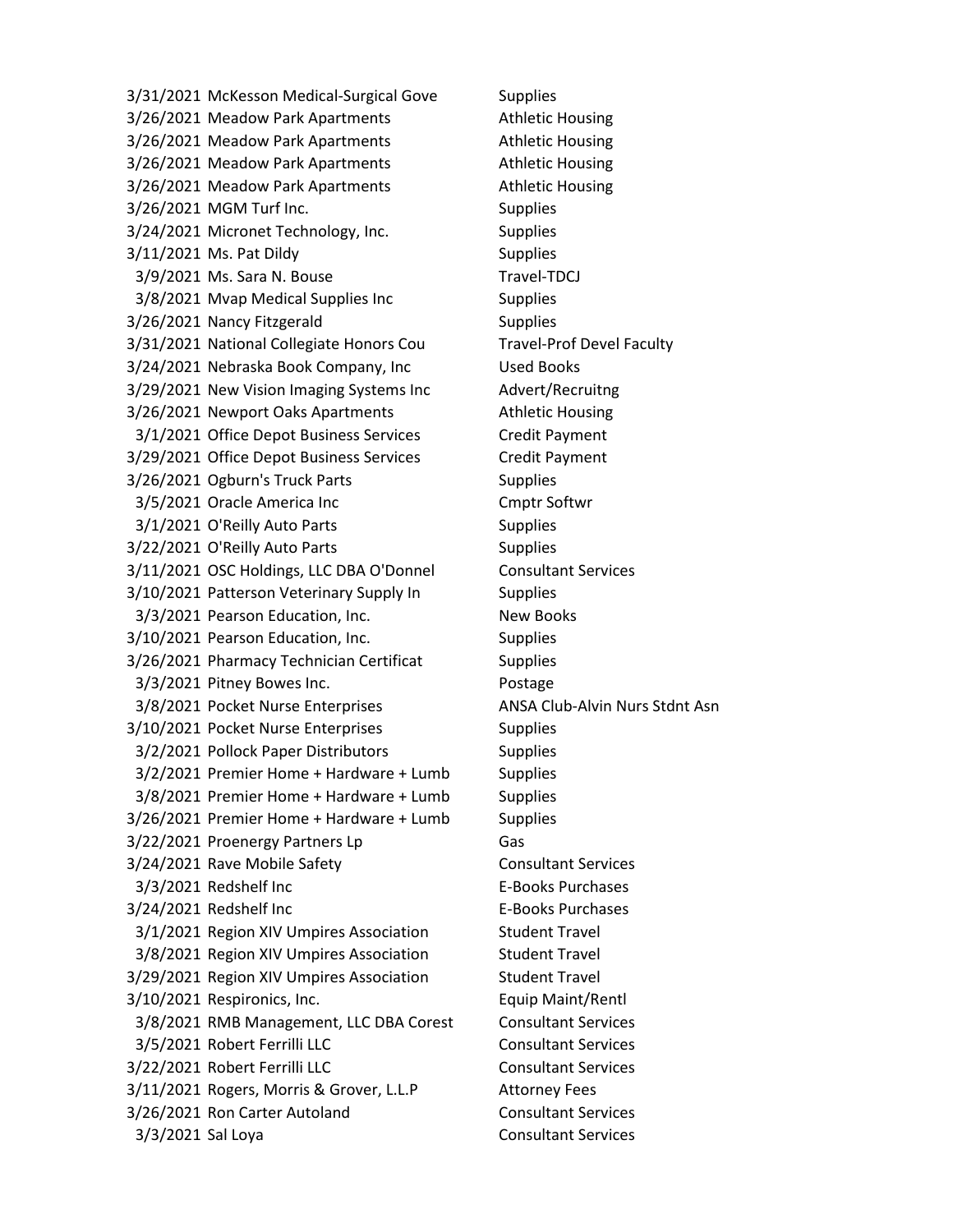3/11/2021 Shannon Graham Travel-Prof Devel Faculty 3/26/2021 Shannon Graham Travel-Prof Devel Faculty 3/11/2021 Shaw Contract Flooring Service Supplies 3/10/2021 Sherwin Williams Supplies 3/26/2021 SHI-Government Solutions, Inc. Cmptr Softwr 3/29/2021 Show and Tell Products Supplies 3/29/2021 Sign Ad Outdoor Advert/Recruitng 3/2/2021 Spectrum Corp Field Maintenance 3/8/2021 Stanton's Shopping Center Fuel 3/12/2021 Steeplechase Apartments **Athletic Housing** 3/26/2021 Sunbelt Rentals Consultant Services 3/8/2021 Suretec Insurance Company Inst'l Insurance 3/23/2021 Suretec Insurance Company Inst'l Insurance 3/29/2021 TACVPO Travel/Prof Development 3/3/2021 Taz Industrial Fluids Disposal Supplies 3/23/2021 TCOLE Police Acad Range/Ammo Fees 3/1/2021 Technical Laboratory Systems, Supplies 3/2/2021 Texas Department of Family and Supplies 3/3/2021 Texas Energy Engineering Servi Consultant Services 3/3/2021 Texas Workforce Commission Sponsor A/R 3/23/2021 Texas Workforce Commission Sponsor A/R 3/29/2021 The Kroger Company Supplies 3/9/2021 Tori McTaggart Travel-Prof Devel Faculty 3/1/2021 True Colors International Supplies-Students 3/22/2021 TXU Energy Electricity 3/24/2021 UPS Freight 3/29/2021 US Bank Voyager Fleet Systems Fuel 3/11/2021 Veronica L. Smith **Postage** 3/3/2021 Vertical Transportation Servic Consultant Services 3/23/2021 Vertical Transportation Servic Consultant Services 3/22/2021 Vimeo Inc Supplies 3/29/2021 VWR International LLC Supplies 3/3/2021 W W Norton Publishing Co New Books 3/1/2021 Walmart SGA Campus Chest 3/26/2021 Walmart SGA Campus Chest 3/24/2021 Warren R. Heckendorn, II Supplies 3/10/2021 Waste Connections Water/Sewg/Trash 3/23/2021 Wells Fargo Equipment Finance Equip Maint/Rentl 3/10/2021 Worldpoint Supplies 3/29/2021 Worldpoint Supplies 3/26/2021 Xerox Business Solutions South Supplies 3/1/2021 Xerox Financial Services LLC Equip Maint/Rentl 3/26/2021 Xerox Financial Services LLC Equip Maint/Rentl 3/26/2021 Xerox Financial Services LLC Equip Maint/Rentl 3/26/2021 Zovio Inc Dba Tutorme, Llc Cmptr Softwr 3/23/2021 Zovio Inc Dba Tutorme, Llc Supplies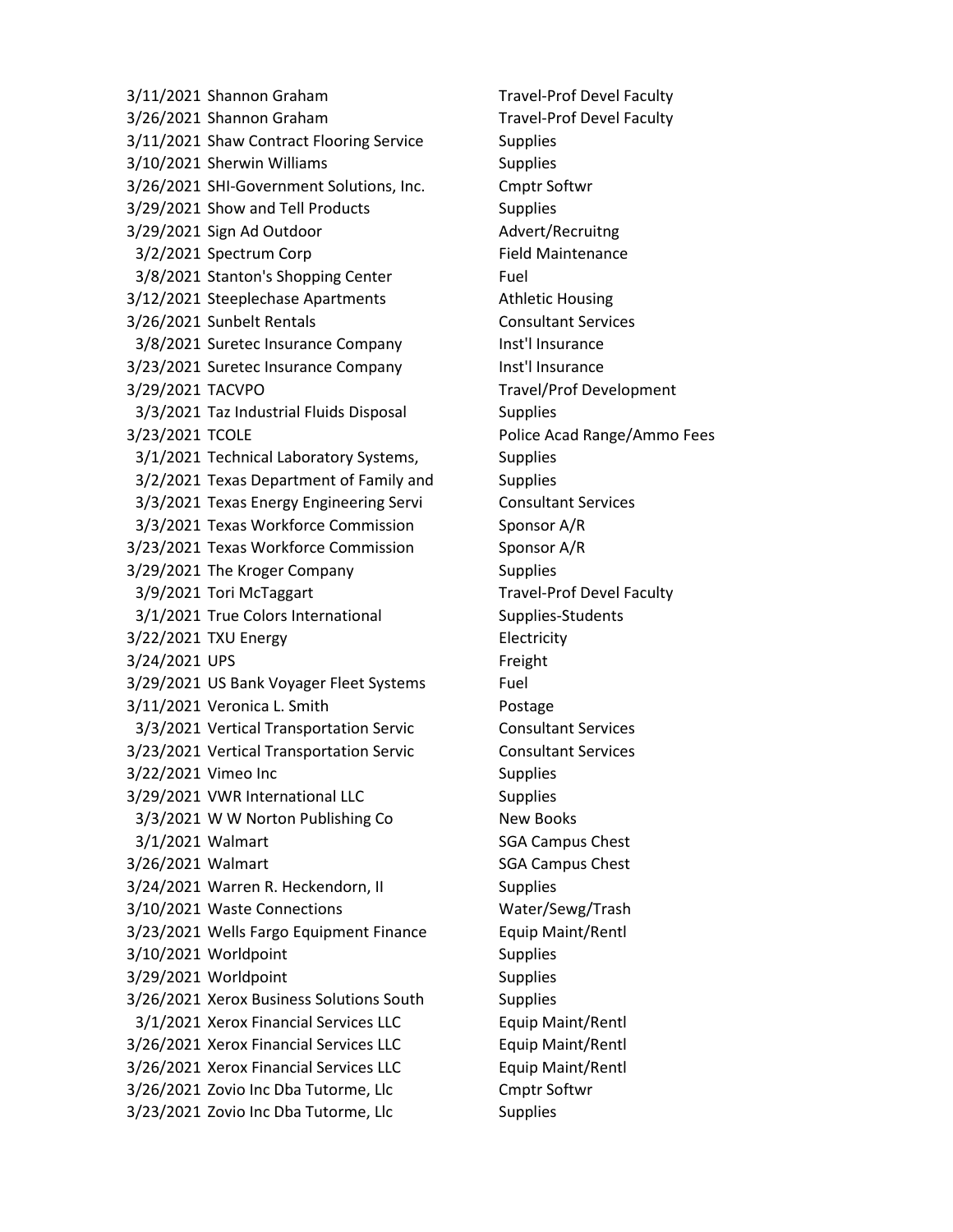Student Payments

Upward Bound Stipends

Dental Reimbursements

ACC Gross Payroll

Payroll Deductions and Benefits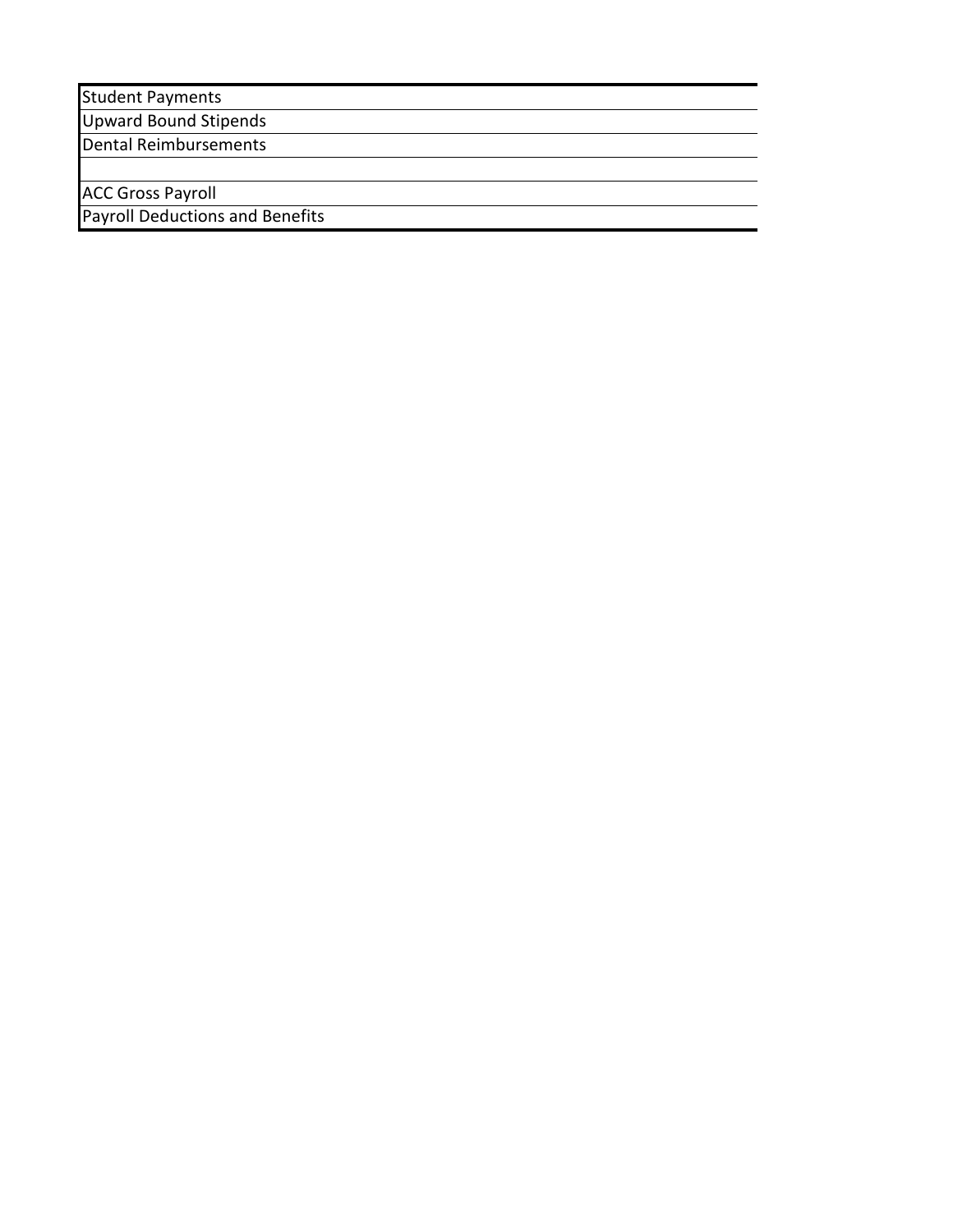| <b>AMOUNT</b>        |
|----------------------|
| 438.90               |
| 369.71               |
| 1,000.00             |
| 3,520.00             |
| 50,231.06            |
| 45,609.16            |
| 11,241.60            |
| 153.74               |
| 186.64               |
| 105.00               |
| 372.00               |
| 20.00                |
| 500.66               |
| 500.66               |
| 3,459.55             |
| 10,885.12            |
| 503.76               |
| 609.30               |
| 2,135.55             |
| 431.00               |
| 31,875.00            |
| 179.85               |
| 825.77               |
| 1,000.00             |
| 1,334.62             |
| 4,000.00             |
| 1,650.00             |
| 550.00               |
| 456.00               |
| 290.00               |
| 600.00               |
| 2,706.67             |
| 3,833.90             |
| 85.38                |
| 1,407.14<br>7,845.10 |
|                      |
| 2,105.28<br>7,500.00 |
| 28.99                |
| 290.00               |
| 270.00               |
| 350.46               |
| 69.90                |
|                      |

m.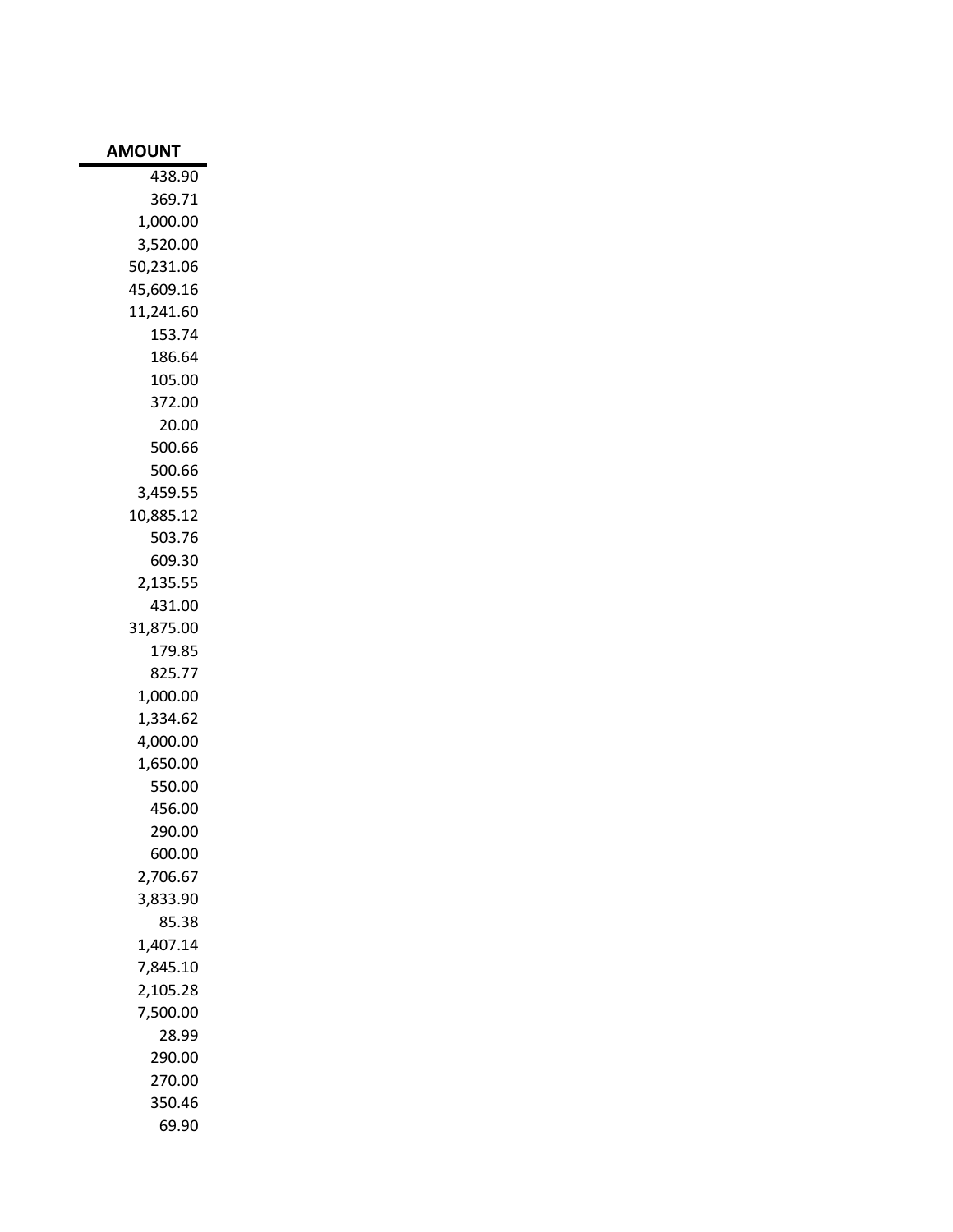| 100.00             |
|--------------------|
| 4,315.30           |
| 209.67             |
| 444.71             |
| 3,021.15           |
| 160.38             |
| 229.04             |
| 2,988.48           |
| 451.00             |
| 4,303.37           |
| 3,960.00           |
| 1,690.00           |
| 1,056.67           |
| 183.60             |
| 699.00             |
| 125.00             |
| 13.80              |
| 84.96              |
| 77.10              |
| 151.67             |
| 38.56              |
| 25,614.75          |
| 13,123.76          |
| 1,000.00           |
| 1,203.35           |
| 2,312.08           |
| 2,312.08           |
| 8,976.50           |
| 270.00             |
| 610.00             |
| 533.40<br>25,      |
| 105.00             |
| 290.00             |
| 750.00<br>1,671.42 |
|                    |
| 256.20<br>4.412.50 |
| 2,640.00           |
| 3,960.00           |
| 2,708.33           |
| 665.00             |
| 373.35             |
| 2,700.00           |
| 950.00             |
| 1,444.94           |
| 81.33              |
| 29.65              |
|                    |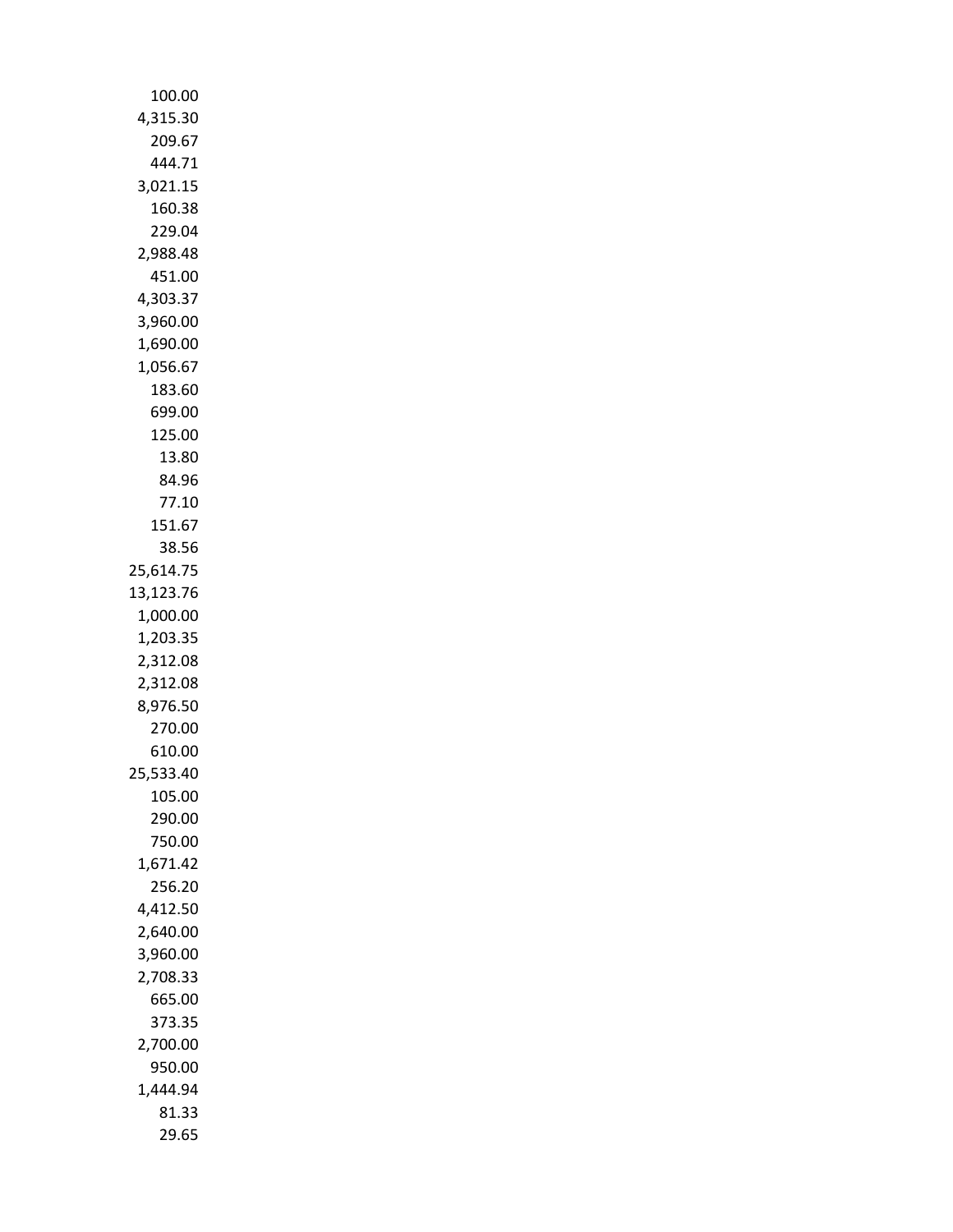| 147.74               |
|----------------------|
| 1,800.00             |
| 975.00               |
| 135.00               |
| 95.00                |
| 91,601.95            |
| 66.12                |
| 331.17               |
| 66.96                |
| 2,391.95             |
| 1,939.50             |
| 5,937.28             |
| 200.00               |
| 1,440.00             |
| 51.87                |
| 175.00               |
| 181.25               |
| 703.84               |
| 250.00               |
| 1,200.00             |
| 950.00               |
| 339.00               |
| 83.35                |
| 429.05               |
| 105.00               |
| 326.40               |
| 270.00               |
| 105.00               |
| 750.00               |
| 58.78                |
| 900.00               |
| 600.00               |
| 12.43                |
| 823.50               |
| 1,754.00<br>1,448.95 |
| 1,104.00             |
| 105.00               |
| 15,200.00            |
| 251.75               |
| 260.54               |
| 87.65                |
| 185.56               |
| 494.17               |
| 105.00               |
| 62.76                |
| 264.50               |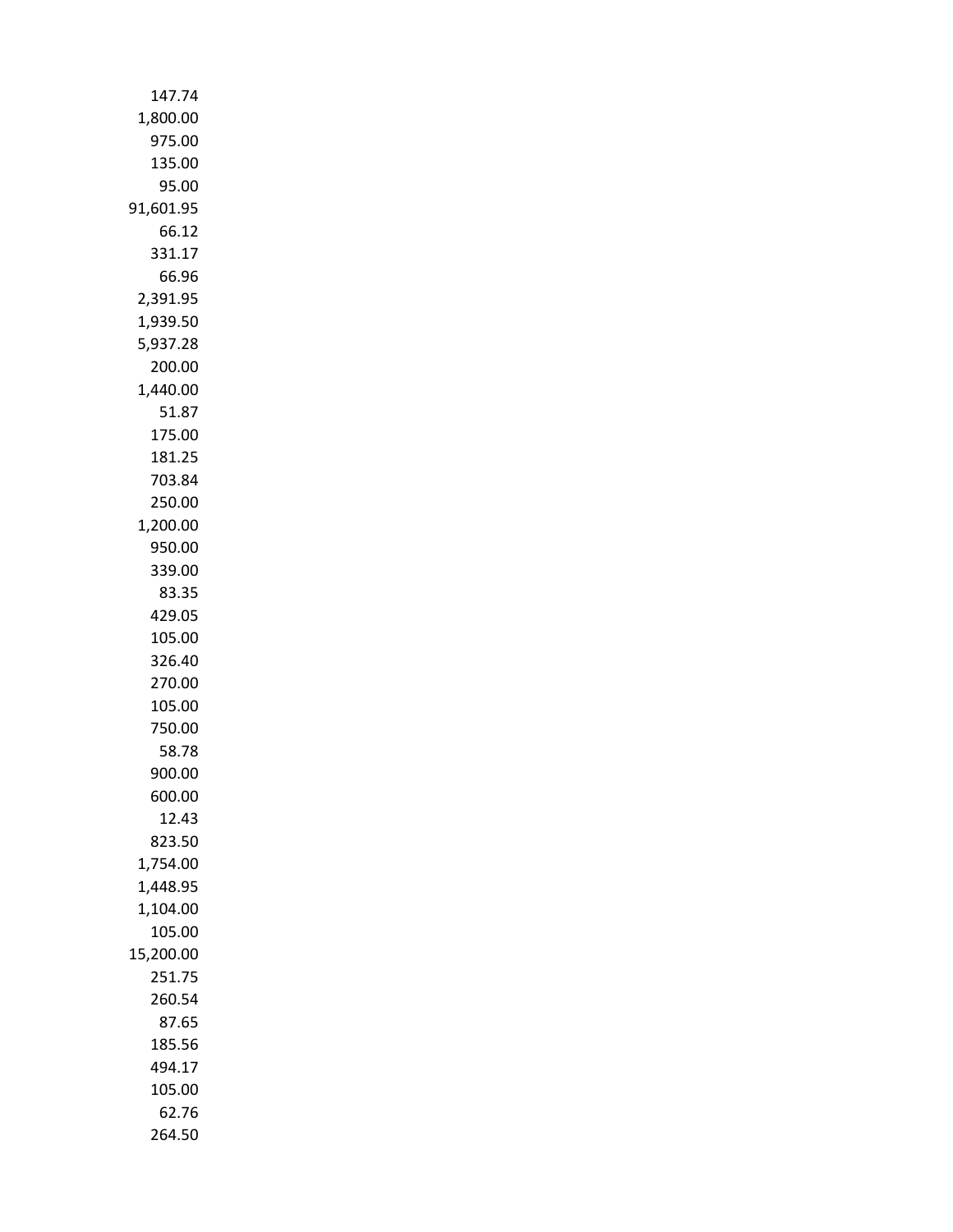| 421.20             |
|--------------------|
| 900.00             |
| 1,200.00           |
| 1,200.00           |
| 600.00             |
| 450.00             |
| 328.00             |
| 162.38             |
| 1,789.26           |
| 60.00              |
| 18.89              |
| 800.00             |
| 184.20             |
| 746.60             |
| 300.00             |
| 5,259.72           |
| 2,760.07           |
| 44.44              |
| 100.00             |
| 883.82             |
| 30.40              |
| 780,265.27         |
| 18.00              |
| 27.00              |
| 1,190.38           |
| 129.00             |
| 600.00<br>1,225.00 |
| 151.50             |
| 69.42              |
| 26.96              |
| 14.01              |
| 53.62              |
| 2,640.85           |
| 10,272.00          |
| 196,768.94         |
| 8,167.70           |
| 450.00             |
| 450.00             |
| 900.00             |
| 30.00              |
| 122,348.85         |
| 371.25             |
| 371.25             |
| 13,271.87          |
| 1,157.84           |
| 290.00             |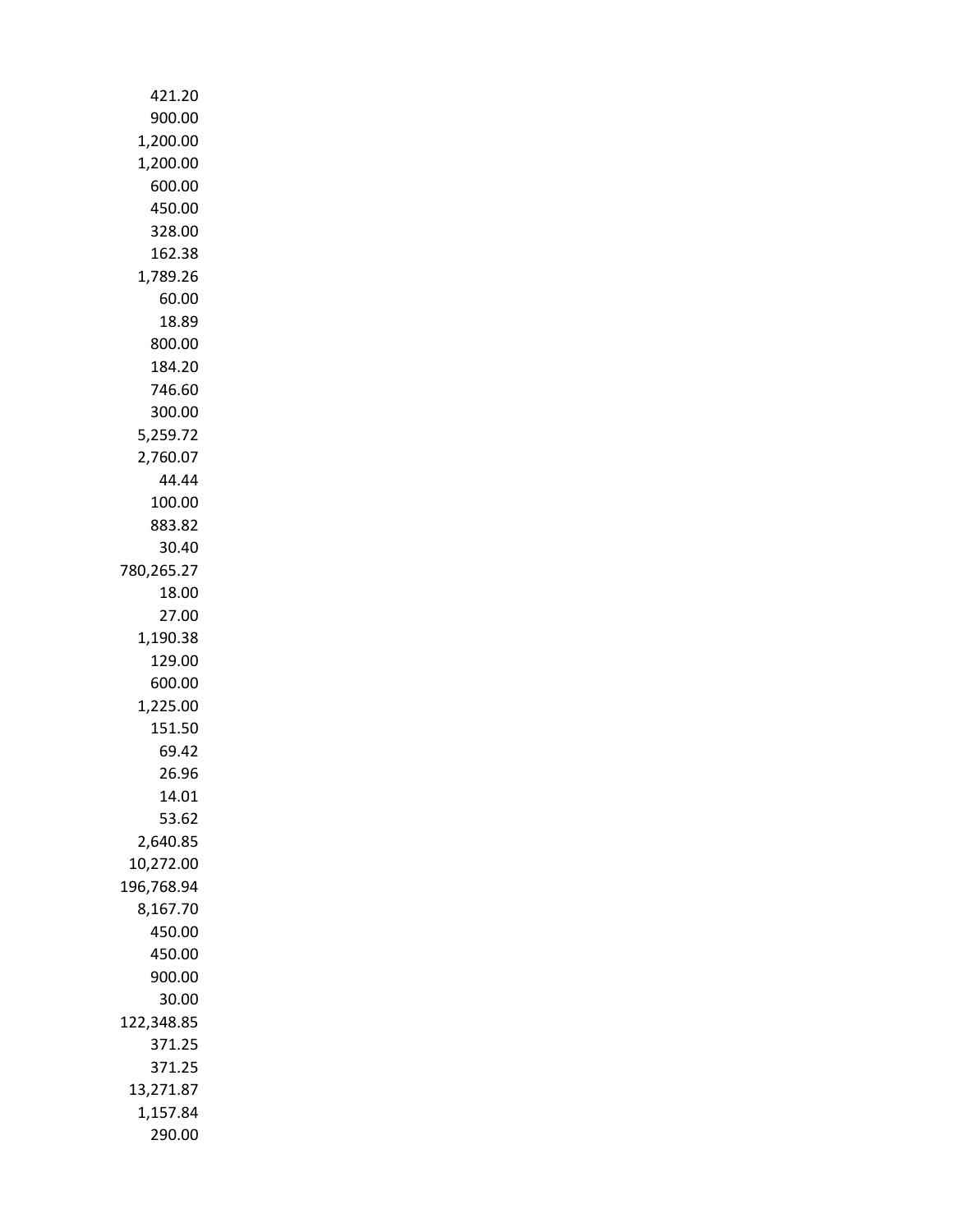| 73.92               |
|---------------------|
| 73.92               |
| 24,766.95           |
| 70.31               |
| 1,468.00            |
| 170.00              |
| 11,050.00           |
| 426.50              |
| 28.00               |
| 2,700.00            |
| 751.50              |
| 100.00              |
| 50.00               |
| 200.00              |
| 140.85              |
| 1,000.00            |
| 355.00              |
| 115.00<br>37,861.84 |
| 50.20               |
| 21.96               |
| 1,006.91            |
| 105.00              |
| 4,591.78            |
| 40,144.26           |
| 2,734.72            |
| 917.08              |
| 105.14              |
| 1,236.00            |
| 600.00              |
| 2,388.00            |
| 286.61              |
| 172.80              |
| 343.05              |
| 218.26              |
| 270.00              |
| 97.50               |
| 2,083.00            |
| 1,361.65            |
| 785.58              |
| 238.07              |
| 5,987.49            |
| 4,188.25            |
| 1,874.24            |
| 24,000.00           |
| 2,400.00            |